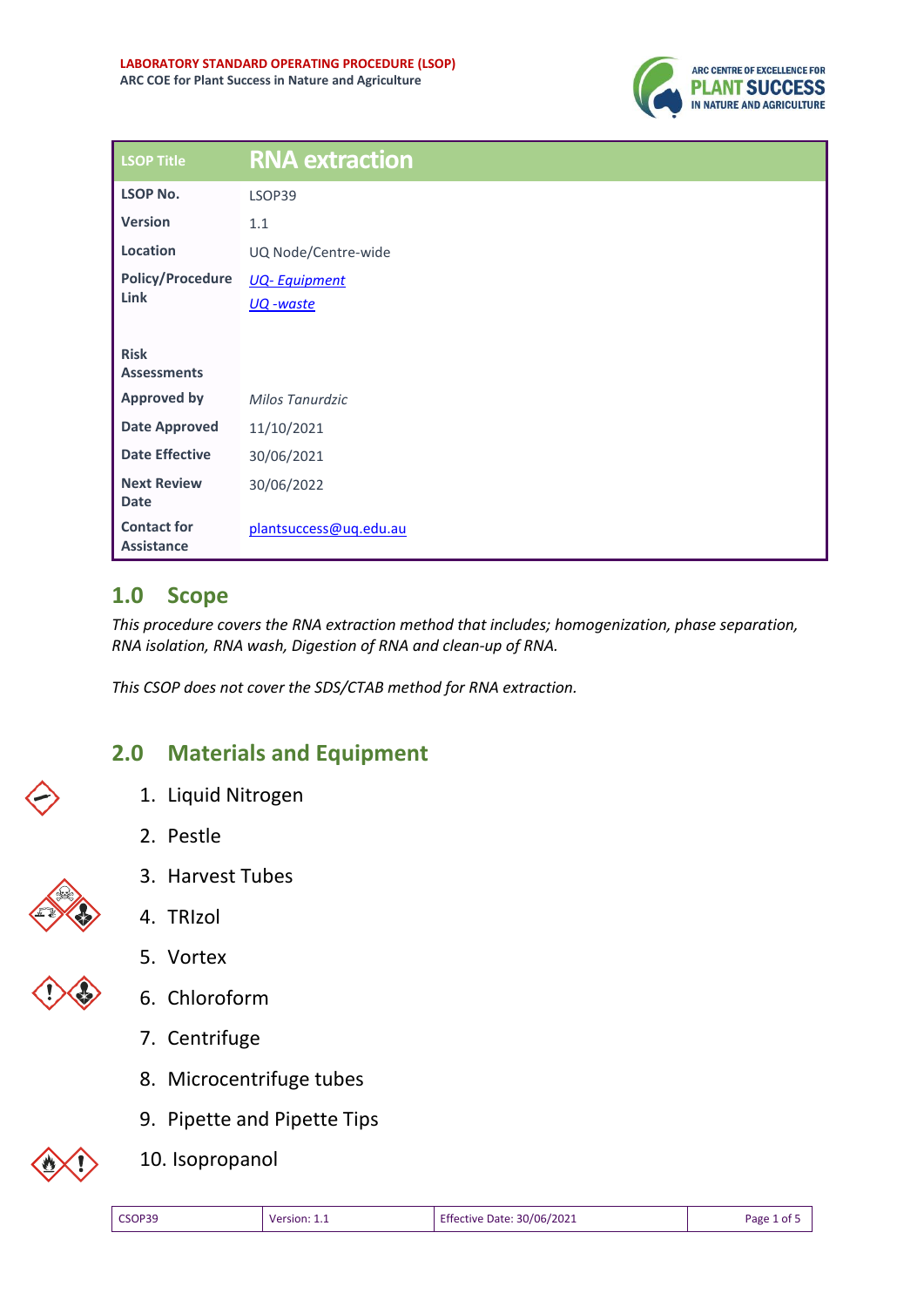**LABORATORY STANDARD OPERATING PROCEDURE (LSOP) ARC COE for Plant Success in Nature and Agriculture:** *RNA extraction*



- 11. Ethanol
- 12. Water
- 13. Buffer RDD
- 14. DNase
- 15. Qiagen RNeasy MinElute Cleanup kit
	- a. RLT buffer
	- b. RPE buffer
	- c. Pink spin column

# **3.0 Prescribed Actions**

### Homogenization

- 1. Retrieve tissue samples from -80 °C and place in liquid nitrogen.
- 2. Cool down the pestle in liquid nitrogen just before use
- 3. Using liquid nitrogen and a pestle, grind samples in 2 mL screw-top harvest tubes.

# Phase separation: IN FUME HOOD



- 4. With pestle still in 2 mL tube with sample, at room temperature add 500 µL TRIzol reagent to sample, and grind sample further.
- 5. Vortex for 30 seconds.
- 6. Incubate sample for 5 minutes at room temperature to allow complete dissociation of the nucleoprotein complexes.
- 7. Add 100 µL chloroform Vortex sample for 15 seconds (the suspension will become whitish).
- 8. Incubate sample for 5 minutes at room temperature.
- 9. At 4°C, centrifuge the sample at 12 000 g (rcf) for 15 minutes (use centrifuge in cold room).

*NB: After centrifugation, the mixture separates into a lower red phenol/chloroform phase, an interphase, and a colourless upper aqueous*

| LSOP39 | Version: $1_{\cdot}$ | Effective Date: 30/06/2021 | Page 2 of |
|--------|----------------------|----------------------------|-----------|
|        |                      |                            |           |

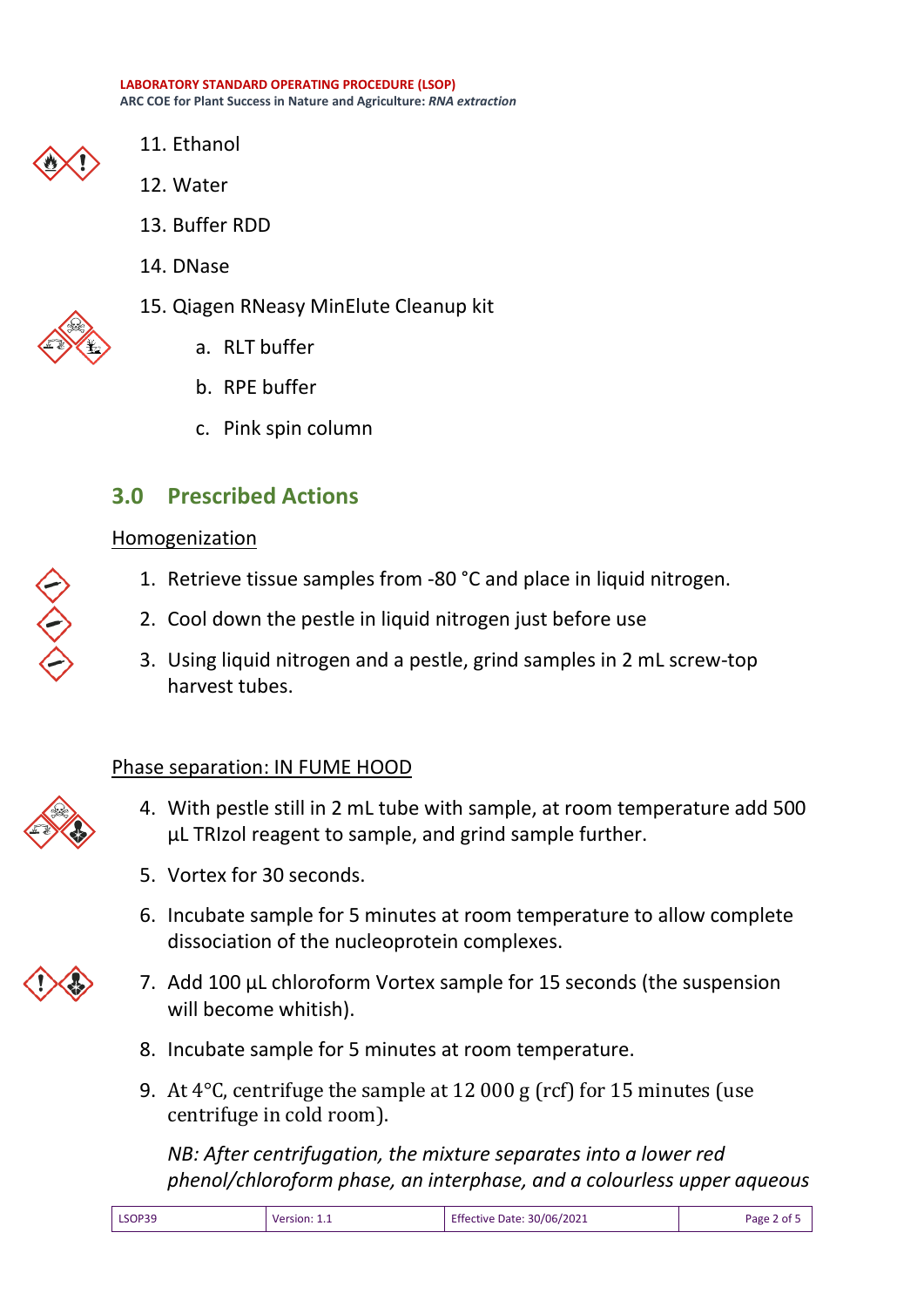*phase. The RNA is exclusively in the upper aqueous phase, which is ~ 50% of the total volume.*

- 10. Transfer the aqueous phase of the sample into a new 1.5 mL microcentrifuge tube by angling the tube at 45° and pipetting the solution out (approximately 300 µL). Avoid the interphase and organic lower phase.
- 11. The remaining interphase and lower phase should be discarded in appropriate waste container.

#### RNA Isolation

- 12. Add 250 µL isopropanol to the aqueous phase
	- 13. Incubate at room temperature for 5 minutes.
	- 14. Centrifuge at 12 000 g (rcf) for 10 minutes
	- 15. The RNA will form a pellet on the side and bottom of the microcentrifuge tube.

### RNA Wash

- 16. Remove the supernatant from the tube, leaving only the RNA pellet.
- 17. The supernatant waste should be discarded in appropriate waste container.
- 18. Add 1 mL (fresh) 70 % ethanol to the pellet
- 19. Centrifuge at 8000 g (rcf) for 5 minutes
- 20. Remove the supernatant from the tube and air dry the RNA pellet for 10 minutes. DO NOT use vacuum centrifuge.
- 21. Resuspend the RNA pellet in 100 µL sterile water \*
- 22. Store samples at -80°C if not proceeding to the next step

*NB: If you want to do a DNase digestion of your RNA before using the cleanup kit (the cleanup kit removes most DNA, so only do DNase digestion if using downstream applications sensitive to small amounts of DNA), do not resuspend in 100 µL sterile water, instead follow the instructions below.*

|  | LSOP39 | Version: 1.1 | Effective Date: 30/06/2021 | Page 3 of 5 |
|--|--------|--------------|----------------------------|-------------|
|--|--------|--------------|----------------------------|-------------|

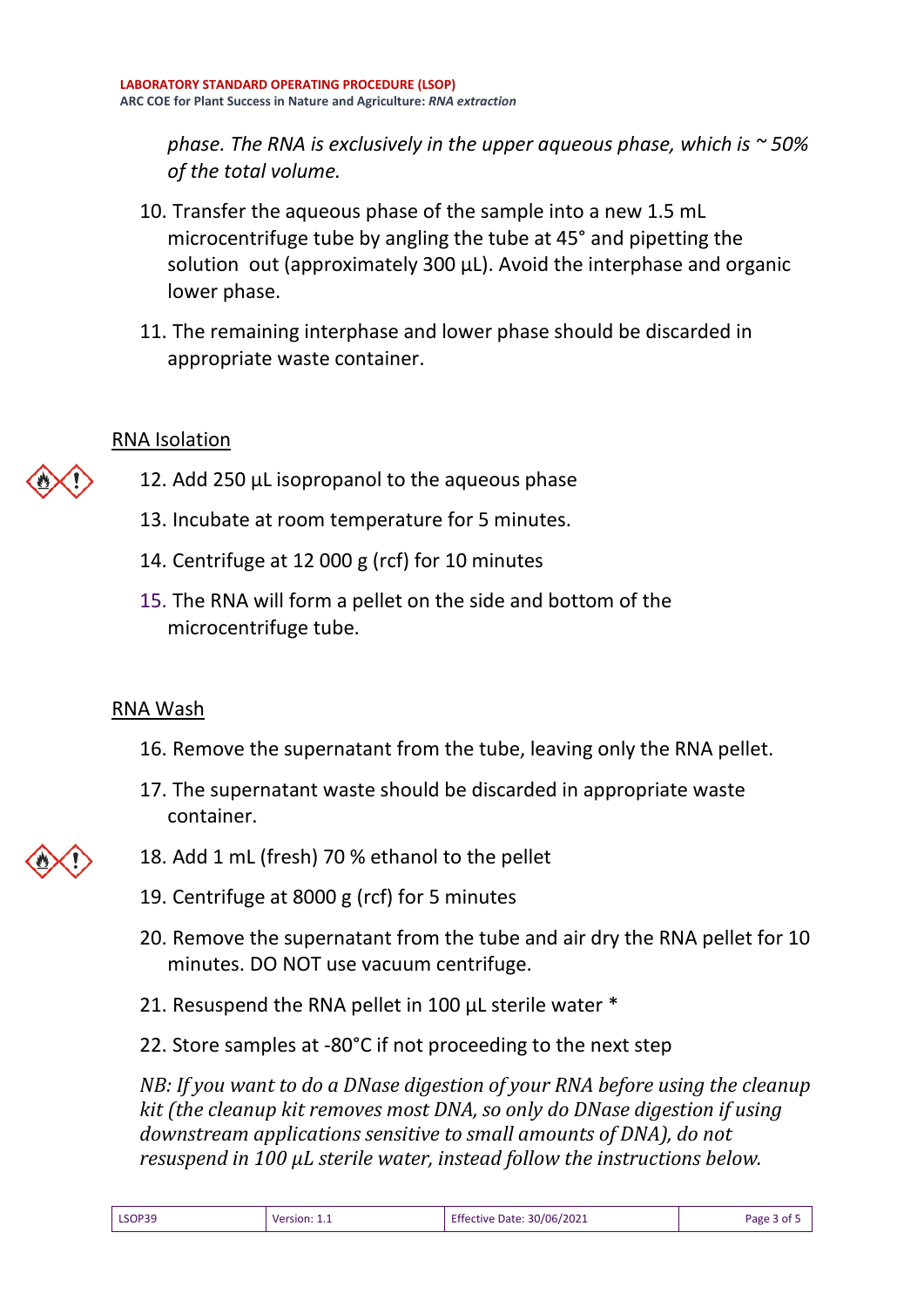#### Genomic DNase Digestion of RNA

- 1. Resuspend pellet in 87.5 µL sterile water
- 2. Add 10 µL Buffer RDD and 2.5 µL DNase 1 stock solution

*NB: Buffer RDD is stored in the fridge*

*NB: DNase 1 stock solution is stored in aliquots in the freezer at -20°C for up to 9 months, once defrosted each aliquot should be stored in the fridge at 2-8°C for up to 6 weeks*

- 3. Incubate at room temperature for 10 minutes
- 4. Proceed straight on to the Qiagen RNeasy MinElute Cleanup kit.

#### RNA clean up using Qiagen RNeasy MinElute cleanup kit



- 5. To the 100 µl of RNA:
- 6. Add 350 µl RLT buffer (containing 4.5 µl b-mercaptoethanol) and vortex
- 7. Add 250 µl 96-100% Ethanol and mix by pipetting
- 8. Add solution  $\sim$  700 µL) to a Qiagen pink spin column (stored in fridge)Centrifuge at 8000 rcf for 15 seconds
- 9. Discard the flow-through (in appropriate waste container) and collection tube
- 10. Place spin column in a new 2 mL collection tube
- 11. Add 500 uL Buffer RPE



- 13. Close lid gently and centrifuge at 8000 rcf for 15 seconds
- 14. Discard the flow through (in appropriate waste container)



- 15. Add 500 µL 80% ethanol
- 16. Close lid gently and centrifuge at 8000 rcf for 2 minutes
- 17. Discard flow through and collection tube

| Effective Date:<br>Page 4 of F<br>Version: | LSOP39 |  | : 30/06/2021 |  |
|--------------------------------------------|--------|--|--------------|--|
|--------------------------------------------|--------|--|--------------|--|